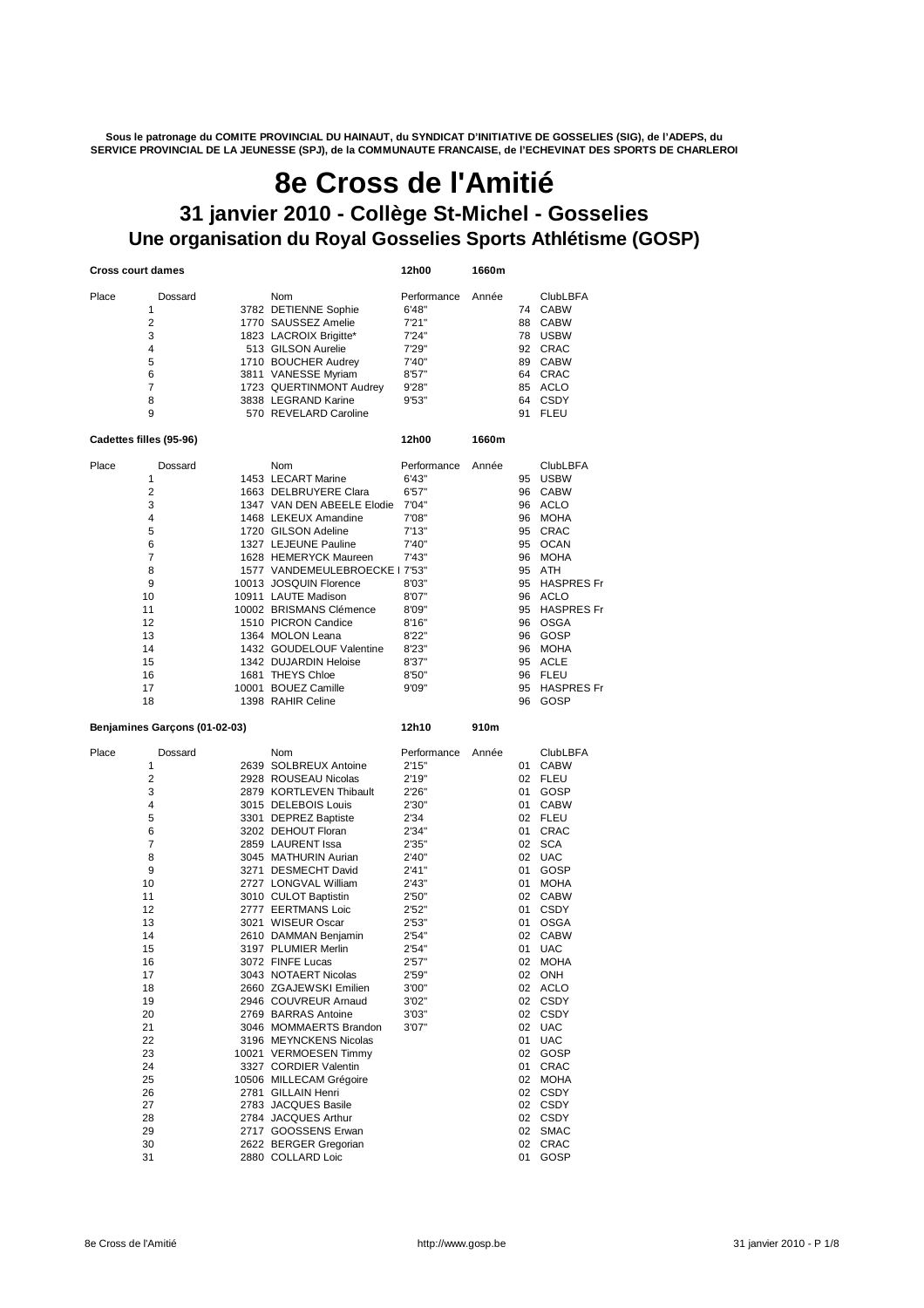| Benjamins filles (01-02-03)  |         |  | 12h16                                                      | 910m           |       |             |                        |
|------------------------------|---------|--|------------------------------------------------------------|----------------|-------|-------------|------------------------|
| Place                        | Dossard |  | Nom                                                        | Performance    | Année |             | <b>ClubLBFA</b>        |
| 1                            |         |  | 2707 DESCAMPS Louison                                      | 2'27           |       | 01          | CSDY                   |
| 2                            |         |  | 2529 OUBOUSKOUR Samira                                     | 2'33"          |       | 01          | <b>CRAC</b>            |
| 3                            |         |  | 2670 BARET Elisabeth                                       | 2'34"          |       | 01          | <b>UAC</b>             |
| 4<br>5                       |         |  | 2359 RACHIA Majdooline<br>2316 VAN ESPEN Lise              | 2'43"<br>2'44" |       | 01<br>01    | <b>CRAC</b><br>MOHA    |
| 6                            |         |  | 2847 SCHOEMAKER Liefde                                     | 2'46"          |       | 02          | <b>MOHA</b>            |
| 7                            |         |  | 2875 GIRALDO Hélène                                        | 2'46"          |       |             | 02 GOSP                |
| 8                            |         |  | 2826 NEIRYNCK Kathleen                                     | 2'48"          |       | 01          | <b>OSGA</b>            |
| 9                            |         |  | 2601 BRUNO Fiona                                           | 2'49"          |       | 01          | <b>OSGA</b>            |
| 10<br>11                     |         |  | 2340 PHILIPPRON Shannon<br>2685 FRANC Wendy                | 2'52"<br>2'53" |       | 01          | 02 ACLO<br><b>USTA</b> |
| 12                           |         |  | 2764 LABIE Alizee                                          | 2'54"          |       | 01          | <b>OSGA</b>            |
| 13                           |         |  | 2341 DE SCHAMPHELEER Cass 2'54"                            |                |       |             | 02 ACLO                |
| 14                           |         |  | 2484 DENDAL Clothilde                                      | 2'58"          |       | 01          | MOHA                   |
| 15                           |         |  | 2420 MALLINUS Audrey                                       | 3'00"          |       | 01          | <b>CSDY</b>            |
| 16<br>17                     |         |  | 2424 BECQUET Lea<br>2651 DECOURTY Aurelie                  | 3'09"<br>3'11" |       | 01<br>02 DS | CSDY                   |
| 18                           |         |  | 2836 BALTEAU Isaure                                        | 3'11           |       |             | 02 FLEU                |
| 19                           |         |  | 2337 HANS Loise                                            | 3'28           |       | 01          | ACLE                   |
| 20                           |         |  | 2797 DELSART Alessia                                       | 3'28           |       |             | 01 FLEU                |
| 21<br>22                     |         |  | 2555 VIART Faustine<br>2312 GILLES Margaux                 | 3'32<br>3'34   |       |             | 02 MOHA<br>02 CRAC     |
| 23                           |         |  | 2690 GILLEBERT Celia                                       | 3'38           |       |             | 02 CRAC                |
| 24                           |         |  | 2342 FOULON Madeline                                       | 3'42           |       |             | 02 ACLO                |
| 25                           |         |  | 2481 ENGELBIENNE Clara                                     | 4'04           |       |             | 02 CABW                |
| 26                           |         |  | 2429 MAGGIOLINI Victoria                                   |                |       |             | 02 CSDY                |
| 27                           |         |  | 2311 HOCQ Selena                                           |                |       |             | 01 UAC                 |
| <b>Cross court messieurs</b> |         |  |                                                            | 11h23          | 2560m |             |                        |
|                              |         |  |                                                            |                |       |             |                        |
| Place                        | Dossard |  | Nom                                                        | Performance    | Année |             | <b>ClubLBFA</b>        |
| 1<br>$\overline{2}$          |         |  | 2513 CELLIER Alexandre<br>2936 DENAYS Pierre               | 8'44           |       | 89          | 84 ARCH<br><b>USTA</b> |
| 3                            |         |  | 2525 DEBOUCK Matthieu                                      | 8'49<br>8'54   |       |             | 84 UAC                 |
| 4                            |         |  | 2967 VAN VRACEM Arnaud                                     | 9'02           |       | 90          | <b>CABW</b>            |
| 5                            |         |  | 2720 BEURMS Xavier                                         | 9'07           |       |             | 82 CABW                |
| 6                            |         |  | 2555 BENOIT Mathieu                                        | 9'11           |       |             | 85 CABW                |
| $\overline{7}$<br>8          |         |  | 7286 COGNIAUX Thierry<br>2534 COLONVAL Nicolas             | 9'19<br>9'20   |       | 69          | CRAC<br>86 FLEU        |
| 9                            |         |  | 2814 VERSMISSEN Fabian                                     | 9'22           |       | 84          | <b>USBW</b>            |
| 10                           |         |  | 2539 COURTOIS Vincent                                      | 9'33           |       |             | 75 CABW                |
| 11                           |         |  | 2670 OTTAVIANI Remi                                        | 9'34           |       |             | 89 CRAC                |
| 12<br>13                     |         |  | 2554 BENOIT Thomas<br>2947 DEBJANI Ismael                  | 9'36<br>9'38   |       |             | 82 CABW<br>90 CRAC     |
| 14                           |         |  | 687 BAIJOT Pierre Emile                                    | 9'39           |       | 91          | <b>CSDY</b>            |
| 15                           |         |  | 2601 ROMAIN Thomas                                         | 9'41           |       |             | 81 FLEU                |
| 16                           |         |  | 2999 MAZI Remi                                             | 10'11          |       |             | 88 CSF                 |
| 17                           |         |  | 7337 THEYS Lucien                                          | 10'15          |       |             | 62 FLEU                |
| 18<br>19                     |         |  | 650 SCHILS Loic<br>653 LAMBERT Kevin                       | 10'16<br>10'17 |       |             | 92 CSDY<br>92 CSDY     |
| 20                           |         |  | 6680 LAMBERT Carl                                          | 10'20          |       |             | 63 CSDY                |
| 21                           |         |  | 2900 CARATZICOS Costis                                     | 10'22          |       |             | 85 CSDY                |
| 22                           |         |  | 7000 DOMBIER Eric                                          | 10'31          |       |             | 68 CRAC                |
| 23<br>24                     |         |  | 10512 DESMANET Samuel<br>10019 GRANDIO QUIJADA Antho 10'40 | 10'32          |       |             | 81 FLEU<br>90 Univ MH  |
| 25                           |         |  | 6959 EMOND Gilles                                          | 10'49          |       | 62          | <b>CSDY</b>            |
| 26                           |         |  | 10503 VANKERCKHOVEN Bernar 10'52                           |                |       | 64          |                        |
| 27                           |         |  | 2517 GUELTON David                                         | 10'58          |       | 81 DS       |                        |
| 28<br>29                     |         |  | 6640 CHANOINE Pascal<br>10505 CONIGLIO Stefano             | 11'00          |       |             | 65 ATH<br>66 UAC       |
| 30                           |         |  | 6800 VANDEPONTSEELE Alain                                  |                |       |             | 64 CABW                |
| 31                           |         |  | 6683 BERTRAND Philippe                                     |                |       |             | 66 CSDY                |
| 32                           |         |  | 6898 BIAUMET Andre                                         |                |       |             | 50 ACLO                |
| 33                           |         |  | 10020 HONGNE Kevin                                         |                |       |             | 90 HE PHS              |
| 34<br>35                     |         |  | 2746 CLAUDE Julien<br>6782 CULPIN Philippe                 |                |       |             | 83 UAC<br>63 ACTE      |
| 36                           |         |  | 2841 MEURET Philippe                                       |                |       |             | 77 EAH                 |
| 37                           |         |  | 6784 BERTRAND Michel                                       |                |       |             | 60 CRAC                |
| 38                           |         |  | 6812 LEROY Marc                                            |                |       |             | 65 USBW                |
| 39                           |         |  | 2537 SCANDEREBERG Kevin                                    |                |       |             | 90 GOSP                |
| 40<br>41                     |         |  | 6945 VANDEVELDE Luc<br>686 MALJEAN Benjamin                |                |       |             | 65 ACTE<br>91 CRAC     |
| 42                           |         |  | 7245 SAUVEGARDE Hugues                                     |                |       |             | 69 CRAC                |
| 43                           |         |  | 6819 STIL Eddy                                             |                |       | 61          | <b>UAC</b>             |
| 44                           |         |  | 6996 LEYSSENS Didier                                       |                |       | 61          | GOSP                   |
| 45<br>46                     |         |  | 6550 LEONARD Francis<br>6669 NYS Christian                 |                |       |             | 54 UAC<br>62 CRAC      |
|                              |         |  | 6543 DEBOUCK Yves                                          |                |       |             | 60 UAC                 |
| 47                           |         |  |                                                            |                |       |             |                        |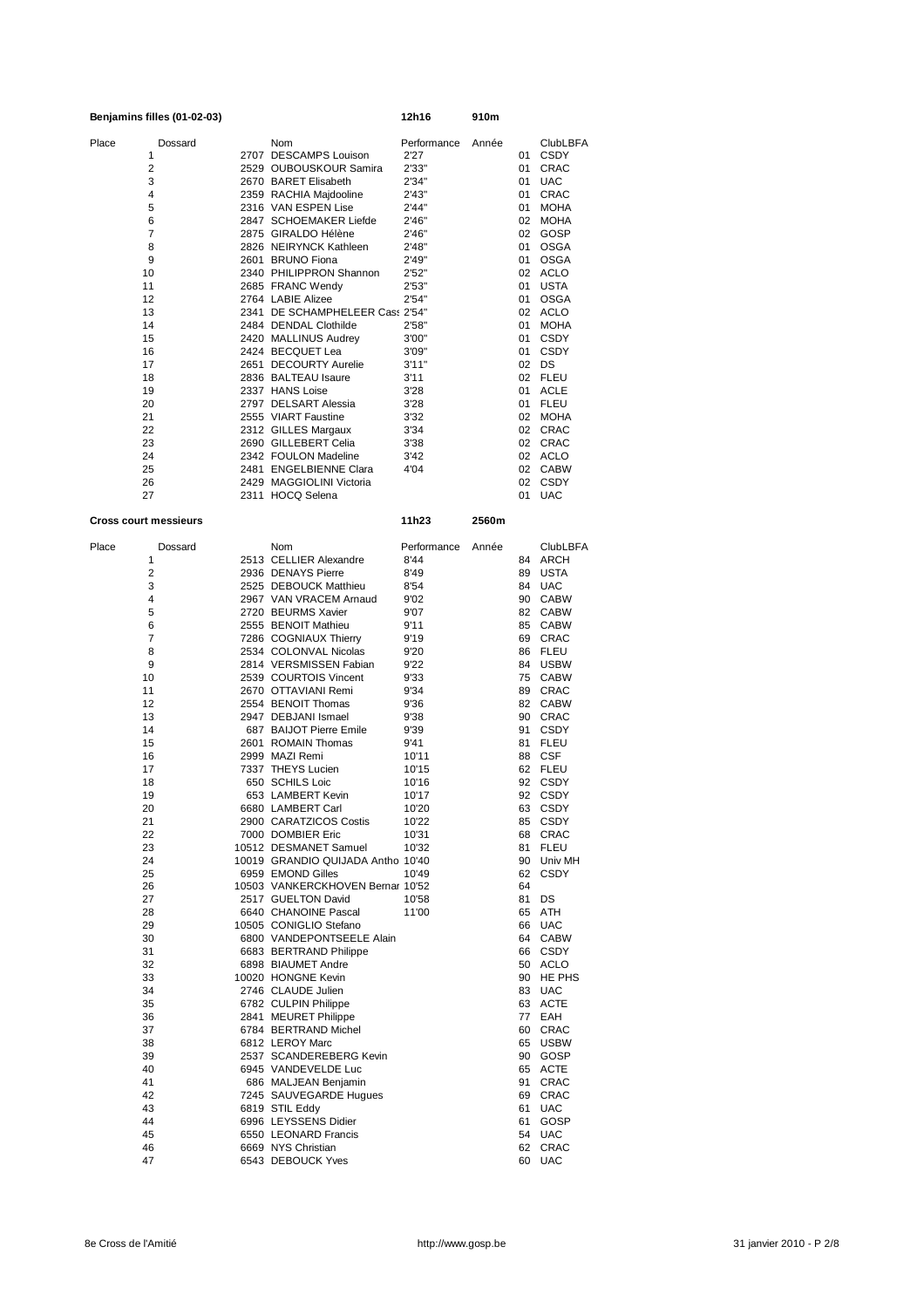| Scolaires filles (93-94) |                                |  |                                                    | 2560m       |       |          |                                               |
|--------------------------|--------------------------------|--|----------------------------------------------------|-------------|-------|----------|-----------------------------------------------|
| Place                    | Dossard                        |  | Nom                                                | Performance | Année |          | <b>ClubLBFA</b>                               |
|                          | 1                              |  | 2998 SIMON Gwenaelle                               |             |       | 93       | <b>MOHA</b>                                   |
|                          | $\overline{2}$                 |  | 2905 GERARDY Aline                                 |             |       | 94       | ARCH                                          |
|                          | 3                              |  | 3062 POLOME Laura                                  |             |       | 93       | <b>ARCH</b>                                   |
|                          | 4                              |  | 2927 FOLIE Larissa                                 |             |       | 94       | <b>CABW</b>                                   |
|                          | 5                              |  | 2925 DAUCHOT Margaux                               |             |       | 94       | <b>OSGA</b>                                   |
|                          | 6                              |  | 2907 LIZIN Stephanie                               |             |       | 94       | ARCH                                          |
|                          | 7                              |  | 10012 JOSQUIN Claire                               |             |       | 93       | <b>HASPRES Fr</b>                             |
|                          | 8                              |  | 2976 LECOCQ Florentine                             |             |       |          | 94 OSGA                                       |
|                          | 9                              |  | 3081 CHANOINE Justine                              |             |       | 94       | <b>CABW</b>                                   |
|                          | 10                             |  | 3090 CAPPART Kim                                   |             |       | 93       | <b>RIWA</b>                                   |
|                          | 11                             |  | 10027 MOULIN Justine                               |             |       | 93       | <b>AC Beloeil</b>                             |
|                          | 12                             |  | 3128 RIHOUX Melanie                                |             |       | 94       | <b>RIWA</b>                                   |
|                          | 13                             |  | 3166 REVELARD Sabrina                              |             |       | 93       | <b>FLEU</b>                                   |
|                          | Juniores dames (91-92)         |  |                                                    | 11h36       | 3760m |          |                                               |
| Place                    | Dossard<br>1<br>$\overline{2}$ |  | Nom<br>451 D HERDE Gisele<br>570 REVELARD Caroline | Performance | Année | 91<br>91 | <b>ClubLBFA</b><br><b>CABW</b><br><b>FLEU</b> |
|                          |                                |  |                                                    |             |       |          |                                               |

|                                                                                          | Masters dames (74 et avant) |                                                                                                                                                                                                                                                                                                  |             | 3760m |                                                                |                                                                                                                                                                   |
|------------------------------------------------------------------------------------------|-----------------------------|--------------------------------------------------------------------------------------------------------------------------------------------------------------------------------------------------------------------------------------------------------------------------------------------------|-------------|-------|----------------------------------------------------------------|-------------------------------------------------------------------------------------------------------------------------------------------------------------------|
| Place<br>1<br>$\overline{2}$<br>3<br>4<br>5<br>6<br>$\overline{7}$<br>8<br>9<br>10<br>11 | Dossard<br>10023            | <b>Nom</b><br>DE WOOT Antoinette<br>3888 DESMET Bernadette<br>3768 LERATE Vincianne<br>10508 DELITTE Bénédicte<br>3937 BURY Claudine<br>3794 PARISIS Marie Christine<br>3896 STIL Marie-Claude<br>3811 VANESSE Myriam<br>3773 GEVENOIS Marie Rose<br>3799 LELOIR Carine<br>10501 EVRARD Fabienne | Performance | Année | 64<br>62<br>67<br>67<br>53<br>55<br>63<br>64<br>50<br>71<br>65 | <b>ClubLBFA</b><br><b>ESM</b><br><b>USBW</b><br><b>CABW</b><br><b>ESM</b><br><b>ACLO</b><br><b>ACLO</b><br><b>UAC</b><br><b>CRAC</b><br><b>UAC</b><br><b>ACLO</b> |
| Seniores dames (75-90)                                                                   |                             |                                                                                                                                                                                                                                                                                                  | 11h36       | 4960m |                                                                |                                                                                                                                                                   |
| Place<br>1<br>$\overline{c}$<br>3<br>4<br>5<br>6                                         | Dossard<br>1770             | <b>Nom</b><br><b>SAUSSEZ Amelie</b><br>1721 ADANT France<br>1746 ANTENUCCI Sandra<br>1761 MONIE Laetitia<br>1722 SERVAIS Isabelle<br>1779 GRILLI Gloria                                                                                                                                          | Performance | Année | 88<br>76<br>81<br>76<br>77<br>87                               | <b>ClubLBFA</b><br><b>CABW</b><br><b>ACCO</b><br>CRAC<br><b>MOHA</b><br><b>ACLO</b><br><b>UAC</b>                                                                 |
| Pupilles garçons (99-00)                                                                 |                             |                                                                                                                                                                                                                                                                                                  | 13h03       | 910m  |                                                                |                                                                                                                                                                   |
| Place                                                                                    | Dossard                     | Nom                                                                                                                                                                                                                                                                                              | Performance | Année |                                                                | <b>ClubLBFA</b>                                                                                                                                                   |

|    | 5863 BROZE Jean          | 3'26 | 99 | <b>RIWA</b> |
|----|--------------------------|------|----|-------------|
| 2  | 6536 PATINET Cyril       | 3'33 | 99 | <b>UAC</b>  |
| 3  | 5980 BONKOWSKI Olivier   | 3'34 | 99 | <b>CSDY</b> |
| 4  | 6430 WILLOCQ Simon       | 3'35 | 99 | <b>UAC</b>  |
| 5  | 5851 HENNAUX Alexandre   | 3'35 | 99 | <b>CABW</b> |
| 6  | 6217 VAN VUCHELEN Tom    | 3'37 | 99 | ARCH        |
| 7  | 5870 ZGAJEWSKI Mederic   | 3'39 | 99 | <b>ACLO</b> |
| 8  | 6150 BUYL Tom            | 3'42 | 99 | <b>ACLE</b> |
| 9  | 5806 DRAUX Axel          | 3'44 | 99 | <b>ACTE</b> |
| 10 | 5871 PHILIPPRON Tyson    | 3'46 | 00 | <b>ACLO</b> |
| 11 | 6556 HEROUFOSSE Gauthier | 3'47 | 99 | <b>CSDY</b> |
| 12 | 5969 FONTAINE Thibault   | 3'48 | 99 | <b>CSDY</b> |
| 13 | 6125 ANTOINE Gilles      | 3'50 | 00 | <b>CSDY</b> |
| 14 | 5874 FOULON Aymeric      | 3'51 | 99 | <b>ACLO</b> |
| 15 | 6333 BARET Amaury        | 3'54 | 99 | <b>UAC</b>  |
| 16 | 6332 LOUYET Benoit       | 3'54 | 99 | <b>UAC</b>  |
| 17 | 10031 MESTACH Brieuc     | 3'55 | 99 | <b>CSDY</b> |
| 18 | 6269 MATHURIN Ronan      |      | 00 | <b>UAC</b>  |
| 19 | 5837 CARMOY Thomas       |      | 00 | <b>CRAC</b> |
|    |                          |      |    |             |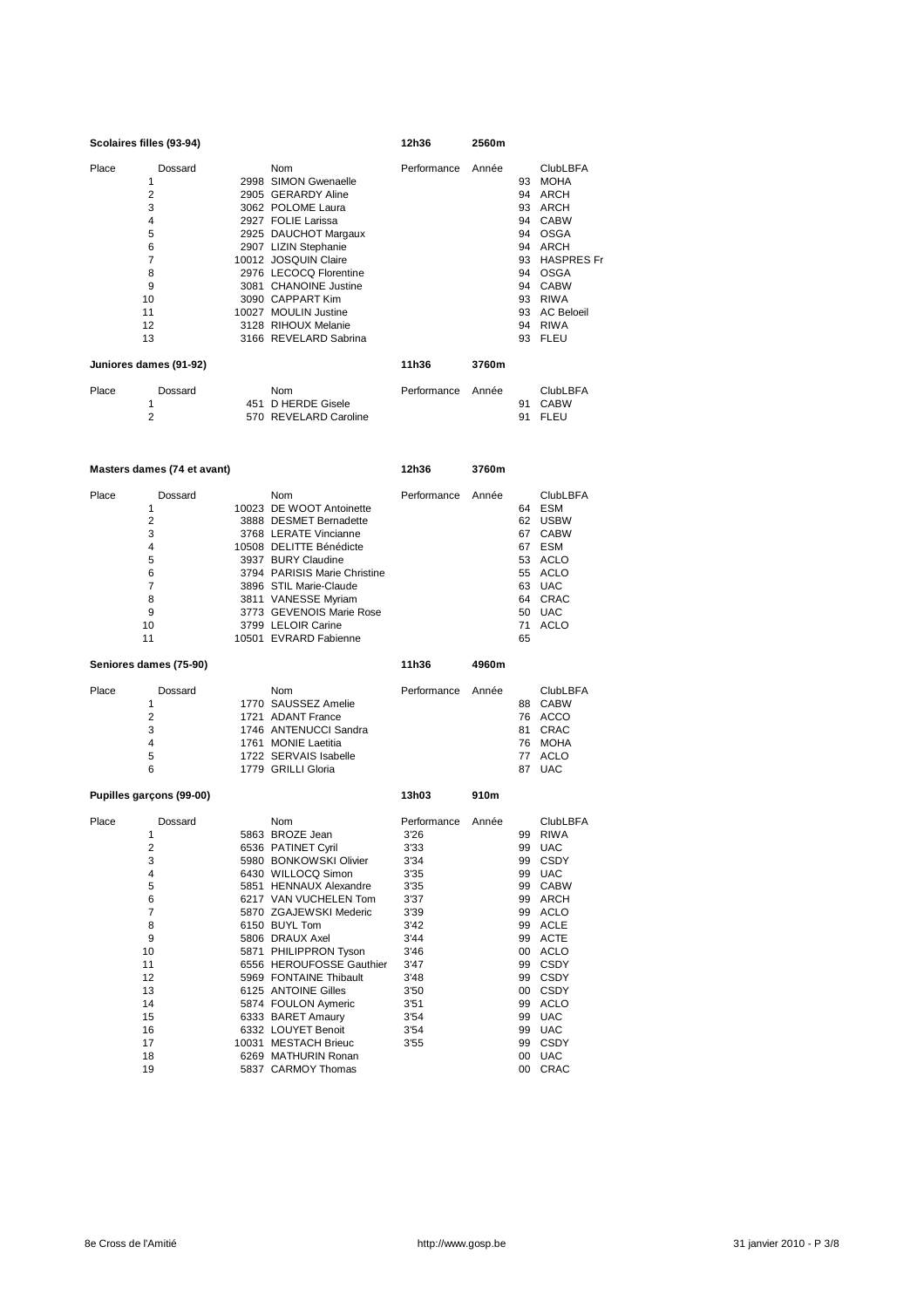| 20 | 6481 VERHELST Diego       | 99              | <b>CABW</b> |
|----|---------------------------|-----------------|-------------|
| 21 | 6595 DE GERADON Thierry   | 99              | <b>CSDY</b> |
| 22 | 5994 VANDENBOSCH Gilles   | 00              | <b>OSGA</b> |
| 23 | 6095 MUSEUR Tanguy        | 00              | <b>USBW</b> |
| 24 | 6326 CERAMI Manuel        | 99              | <b>CRAC</b> |
| 25 | 5990 ROSITANO Theo        | 99              | <b>CRAC</b> |
| 26 | 5872 ZGAJEWSKI Corentin   | 00 <sup>1</sup> | <b>ACLO</b> |
| 27 | 5967 DE QUIRINI Pierre    | 00 <sup>1</sup> | <b>CSDY</b> |
| 28 | 6120 LINDEKENS Nathan     | 99              | <b>FLEU</b> |
| 29 | 6427 MITEVOY Noah         | 99              | <b>CABW</b> |
| 30 | 6224 BESEME Cyprien       | 00 <sup>1</sup> | <b>CABW</b> |
| 31 | 5958 DESCAMPS Gaspard     | 99              | <b>CSDY</b> |
| 32 | 6124 COULON Charles       | 00              | <b>CSDY</b> |
| 33 | 5850 GILBERT Florian      | 99              | <b>CABW</b> |
| 34 | 5961 LEONARD Louis        | 00 <sup>1</sup> | <b>CSDY</b> |
| 35 | 5982 BERNARD Audric       | 99              | <b>CSDY</b> |
| 36 | 5975 MOUREAU Dorian       | 99              | <b>CSDY</b> |
| 37 | 10509 GENGLER Arthur      | 99              | <b>CSDY</b> |
| 38 | 6624 STASSENS Simon       | 99              | <b>UAC</b>  |
| 39 | 6117 LAHOU Martin         | 00 <sup>1</sup> | ONH         |
| 40 | 6432 PAREZ Henri          | 99              | <b>ACLE</b> |
| 41 | 6118 LAHOU Antoine        | 99              | <b>ONH</b>  |
| 42 | 5959 DESCAMPS Victor      | 99              | <b>CSDY</b> |
| 43 | 6402 LANGLET Antoine      | 00              | <b>ACLO</b> |
| 44 | 10024 SMISSAERT Florentin | 00              |             |
| 45 | 6487 PERONI Benjamin      | 00 <sup>1</sup> | GOSP        |
| 46 | 6586 SAUVEGARDE Clement   | 00              | <b>CRAC</b> |
| 47 | 5992 PESTIEAU Laurent     | 99              | <b>CRAC</b> |
| 48 | 5929 MOLON Arthur         | 99              | GOSP        |

## **Pupilles filles (99-00) 13h09 910m**

| Place | Dossard                 | Nom                              | Performance | Année |        | <b>ClubLBFA</b>   |
|-------|-------------------------|----------------------------------|-------------|-------|--------|-------------------|
|       | 1                       | 10004 BRISMANS Perrine           | 4'04        |       | $00 -$ | <b>HASPRES Fr</b> |
|       | $\overline{2}$          | 5693 HAMELAT Kenza               | 4'05        |       | 00     | <b>CRAC</b>       |
|       | 3                       | 5844 OUBOUSKOUR Oumaima 4'06     |             |       | 99     | CRAC              |
|       | $\overline{\mathbf{4}}$ | 6042 DESCAMPS Emma               | 4'08        |       | 00     | CSDY              |
|       | 5                       | 5952 PARDOMS Emilie              | 4'10        |       |        | 00 ACLE           |
|       | 6                       | 5702 VERHOEVEN Charlotte         | 4'11        |       |        | 99 CSDY           |
|       | $\overline{7}$          | 5888 LIGOT Marie                 | 4'17        |       |        | 00 ARCH           |
|       | 8                       | 6092 BELLE Zoe                   | 4'17        |       | 00     | CRAC              |
|       | 9                       | 5839 NEMETH Alexandra            | 4'18        |       | 99     | ONH               |
|       | 10                      | 5619 VAN DEN ABEELE Laure        | 4'21        |       |        | 00 ACLO           |
|       | 11                      | 6045 DI GIUSEPPE Cloe            | 4'22        |       |        | 99 CABW           |
|       | 12                      | 5810 PASZTO Chloe                | 4'24        |       |        | 99 ACLO           |
|       | 13                      | 5840 JADOT Clemence              | 4'25        |       |        | 99 ONH            |
|       | 14                      | 10029 SINTY Salomé               | 4'25        |       | 99     | <b>FLEU</b>       |
|       | 15                      | 5863 SEMENOU Annabelle           | 4'26        |       | 99     | <b>MOHA</b>       |
|       | 16                      | 5768 BIENFAIT Isaline            | 4'28        |       | 99     | <b>MOHA</b>       |
|       | 17                      | 5919 BRUYNZEELS Romane           | 4'30        |       | 00     | <b>ACLO</b>       |
|       | 18                      | 5551 CULPIN Ophelie              | 4'30        |       | 99     | <b>ACTE</b>       |
|       | 19                      | 5620 DE SCHAMPHELEER Tiffal 4'38 |             |       |        | 00 ACLO           |
|       | 20                      | 5708 DECOSTER Milena             | 4'39        |       |        | 99 CSDY           |
|       | 21                      | 10507 DRYGALSKI Lucie            | 4'48        |       |        | 99 ESM            |
|       | 22                      | 5728 RAHIR Caroline              | 4'49        |       | 99     | GOSP              |
|       | 23                      | 5700 MATUZIAK Yelena             | 4'52        |       | 99     | <b>CSDY</b>       |
|       | 24                      | 5837 GHISLAIN Sophie             | 4'56        |       | 99     | <b>UAC</b>        |
|       | 25                      | 10514 ALBERTUCCIO Zoé            | 4'58        |       | 00     | <b>FLEU</b>       |
|       | 26                      | 5928 BESEME Berenice             | 4'59        |       |        | 99 CABW           |
|       | 27                      | 5991 BOURGEOIS Charlotte         | 5'00        |       |        | 00 MOHA           |
|       | 28                      | 5699 MASSART Marie               | 5'00        |       |        | 00 CSDY           |
|       | 29                      | 5769 BIENFAIT Laurane            | 5'06        |       | 00     | <b>MOHA</b>       |
|       | 30                      | 5845 LAGNEAU Mathilda            | 5'09        |       | 99     | <b>OSGA</b>       |
|       | 31                      | 5909 SARTORELLO Sophie           | 5'11        |       | 00     | <b>CSDY</b>       |
|       | 32                      | 5723 GENIGUE Marine              | 5'13        |       | 99     | <b>OSGA</b>       |
|       | 33                      | 5580 GILLES Sophie               | 5'14        |       |        | 00 CRAC           |
|       | 34                      | 5709 EVRARD Eline                | 5'25        |       |        | 00 CSDY           |
|       | 35                      | 5995 DECOURTY Elodie             | 5'33        |       |        | 00 DS             |
|       | 36                      | 6020 CLEMENT Oceane              | 5'37        |       | 99     | CRAC              |
|       | 37                      | 5557 BERNARD Alice               | 5'38        |       | 00     | ACTE              |
|       | 38                      | 6209 BALTEAU Servane             | 5'41        |       | 00     | <b>FLEU</b>       |
|       | 39                      | 5675 VAN AERSCHOT Lea            | 5'50        |       | 00     | GOSP              |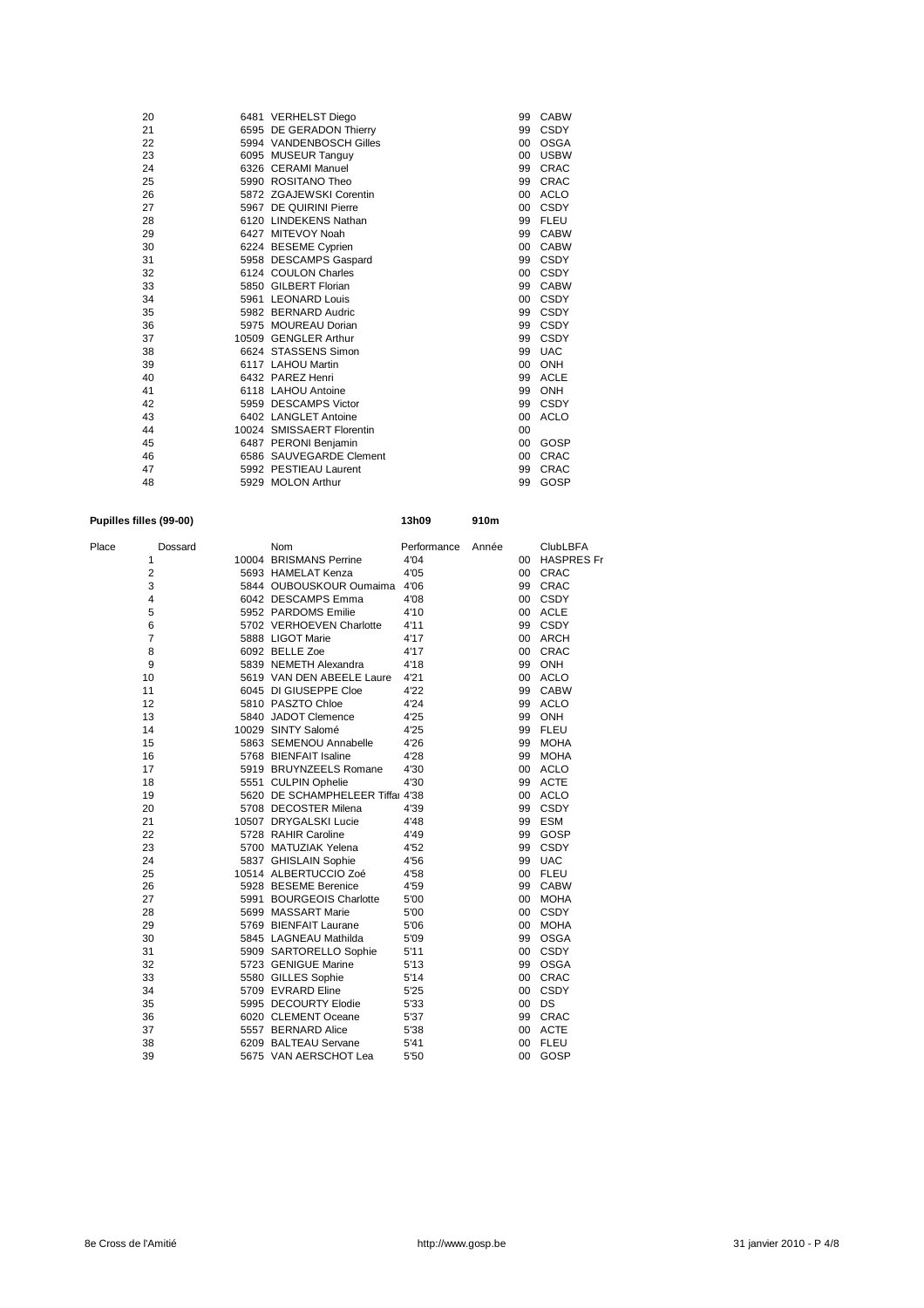| Minimes garçons (97-98) |  |                            | 13h15       | 1660m |    |                 |
|-------------------------|--|----------------------------|-------------|-------|----|-----------------|
| Place<br>Dossard        |  | <b>Nom</b>                 | Performance | Année |    | <b>ClubLBFA</b> |
| 1                       |  | 8656 BOULVIN Dorian        | 6'29        |       |    | 97 CABW         |
| $\overline{2}$          |  | 8619 COLQUHOUN Timote      | 6'33        |       | 97 | <b>DS</b>       |
| 3                       |  | 8834 KORTLEVEN Xavier      | 6'35        |       |    | 98 GOSP         |
| 4                       |  | 8739 DELVOIE Maxime        | 6'57        |       |    | 97 CSDY         |
| 5                       |  | 9030 DERYCK Arnaud         | 6'58        |       |    | 97 CABW         |
| 6                       |  | 8887 SEMENOU Bryan         | 7'00        |       |    | 97 MOHA         |
| $\overline{7}$          |  | 8871 HOGNE Florian         | 7'01        |       |    | 98 ONH          |
| 8                       |  | 8775 DEBOSSCHERE Clement   | 7'03        |       |    | 98 ATH          |
| 9                       |  | 8968 CONIGLIO Sebastien    | 7'04        |       |    | 98 UAC          |
| 10                      |  | 9048 MIGEOTTE Francois     | 7'05        |       |    | 97 CABW         |
| 11                      |  | 9028 DESCAMPS Emile        | 7'09        |       |    | 97 CSDY         |
| 12                      |  | 8696 SCALISI Mirco         | 7'12        |       |    | 97 CRAC         |
| 13                      |  | 8601 VANDEVELDE Emile      | 7'22        |       |    | 97 ACTE         |
| 14                      |  | 9154 JOORIS Sacha          | 7'28        |       |    | 97 CSDY         |
| 15                      |  | 8646 MARTIN Sacha          | 7'31        |       | 97 | <b>MOHA</b>     |
| 16                      |  | 8924 FLOCK Batiste         | 7'34        |       |    | 97 CSDY         |
| 17                      |  | 9119 ALBERTUCCIO Alix      | 7'36        |       |    | 98 FLEU         |
| 18                      |  | 9174 BROGNIAUX Tanguy      | 7'37        |       |    | 97 FLEU         |
| 19                      |  | 8864 GHISLAIN William      | 7'41        |       |    | 98 UAC          |
| 20                      |  | 8873 SPRUMONT Gregoire     | 7'41        |       |    | 97 MOHA         |
| 21                      |  | 8668 DUJARDIN Paul Emile   | 7'41        |       |    | 97 ACLE         |
| 22                      |  | 8675 GILBERT Youri         | 7'51        |       |    | 97 ACLO         |
| 23                      |  | 8637 GOOSSENS Louis        | 7'58        |       |    | 98 SMAC         |
| 24                      |  | 9195 CORDIER Corentin      |             |       | 97 | CRAC            |
| 25                      |  | 8967 MOMMAERTS Jason       |             |       | 98 | <b>UAC</b>      |
| 26                      |  | 10025 MARINELLI Martin     |             |       | 98 |                 |
| 27                      |  | 8738 DECAMPS Jules         |             |       |    | 97 CSDY         |
| 28                      |  | 8671 MARQUEBREUCQ Ticky    |             |       |    | 97 ACLE         |
| 29                      |  | 8762 ROSITANO Luca         |             |       | 97 | <b>CRAC</b>     |
| 30                      |  | 9080 MASUDI OMENO Aron     |             |       |    | 98 ONH          |
| 31                      |  | 9147 VANDEPOPELIERE Romain |             |       |    | 97 FLEU         |
| 32                      |  | 10502 SESTITO Loris        |             |       |    | 97 UAC          |
| 33                      |  | 8869 VLASSAKOUDIS Yannick  |             |       |    | 98 UAC          |
| 34                      |  | 8934 COLSON Hugo           |             |       |    | 98 CABW         |
| 35                      |  | 10010 DZIEMBOWSKI Quentin  |             |       |    | 97 HASPRES Fr   |
| 36                      |  | 8868 VANDEN BRANDE Hugo    |             |       |    | 97 UAC          |
| 37                      |  | 8669 HANS Romain           |             |       |    | 98 ACLE         |
| 38                      |  | 8854 LEROY Kevin           |             |       | 98 | <b>USBW</b>     |

### **Minimes filles (97-98) 13h23 1360m**

| Place | Dossard                 | <b>Nom</b>                  | Performance | Année |    | <b>ClubLBFA</b>   |
|-------|-------------------------|-----------------------------|-------------|-------|----|-------------------|
|       | 1                       | 8566 VAN DER EECKEN Joy     | 5'34        |       | 97 | <b>MOHA</b>       |
|       | $\overline{2}$          | 8305 DRAUX Celine           | 5'35        |       | 97 | <b>ACTE</b>       |
|       | 3                       | 8541 LEKEUX Melane          | 5'37        |       | 98 | <b>MOHA</b>       |
|       | $\overline{\mathbf{4}}$ | 8704 CLAISSE Emma           | 5'45        |       | 98 | ATH               |
|       | 5                       | 8424 DEMEY Morgane          | 5'48        |       | 98 | <b>CSDY</b>       |
|       | 6                       | 8538 ANTOINE Elise          | 5'57        |       |    | 98 CSDY           |
|       | $\overline{7}$          | 10003 BRISMANS Florence     | 6'00        |       | 97 | <b>HASPRES Fr</b> |
|       | 8                       | 8535 OUBOUSKOUR Fatiha      | 6'01        |       | 97 | <b>CRAC</b>       |
|       | 9                       | 8617 HOUREZ Lea             | 6'06        |       |    | 98 CABW           |
|       | 10                      | 8874 PATOUX Jessie          | 6'13        |       | 97 | <b>ACLO</b>       |
|       | 11                      | 8306 VANDEVELDE Alexandra   | 6'19        |       | 98 | <b>ACTE</b>       |
|       | 12                      | 8601 COULON Geraldine       | 6'23        |       |    | 98 CSDY           |
|       | 13                      | 8607 BAYENS Mathilde        | 6'24        |       |    | 98 ACLO           |
|       | 14                      | 8423 FORET Marion           | 6'29        |       | 98 | CSDY              |
|       | 15                      | 8420 JACQUES Charline       | 6'32        |       |    | 98 CSDY           |
|       | 16                      | 8697 FONTAINE Valentine     | 6'34        |       | 98 | <b>CSDY</b>       |
|       | 17                      | 8426 BERNARD Marion         |             |       | 97 | <b>CSDY</b>       |
|       | 18                      | 8626 PARDOMS Charlotte      |             |       | 97 | ACLE              |
|       | 19                      | 8523 PESENTI Lena           |             |       |    | 98 CABW           |
|       | 20                      | 10022 JEANNESSON Clémentine |             |       |    | 98 AC Beloeil     |
|       | 21                      | 8355 FOLIE Clara            |             |       |    | 98 CABW           |
|       | 22                      | 8419 JACQUES Justine        |             |       | 97 | <b>CSDY</b>       |
|       | 23                      | 8358 ROELANDT Lucie         |             |       |    | 98 ACLO           |
|       | 24                      | 8719 BUISSIN Sarah          |             |       |    | 98 CSDY           |
|       | 25                      | 8852 BALTEAU Coline         |             |       |    | 98 FLEU           |
|       | 26                      | 8357 VAN WIN Justine        |             |       |    | 98 ACLO           |
|       | 27                      | 8422 GILLAIN Alice          |             |       | 97 | <b>CSDY</b>       |
|       | 28                      | 8436 LEMAIRE Juliette       |             |       | 98 | <b>CRAC</b>       |
|       | 29                      | 8482 DUFOUR Chloe           |             |       | 98 | <b>MOHA</b>       |
|       | 30                      | 8564 DESMECHT Shana         |             |       | 97 | GOSP              |
|       | 31                      | 8481 DUFOUR Circe           |             |       | 98 | <b>MOHA</b>       |
|       |                         |                             |             |       |    |                   |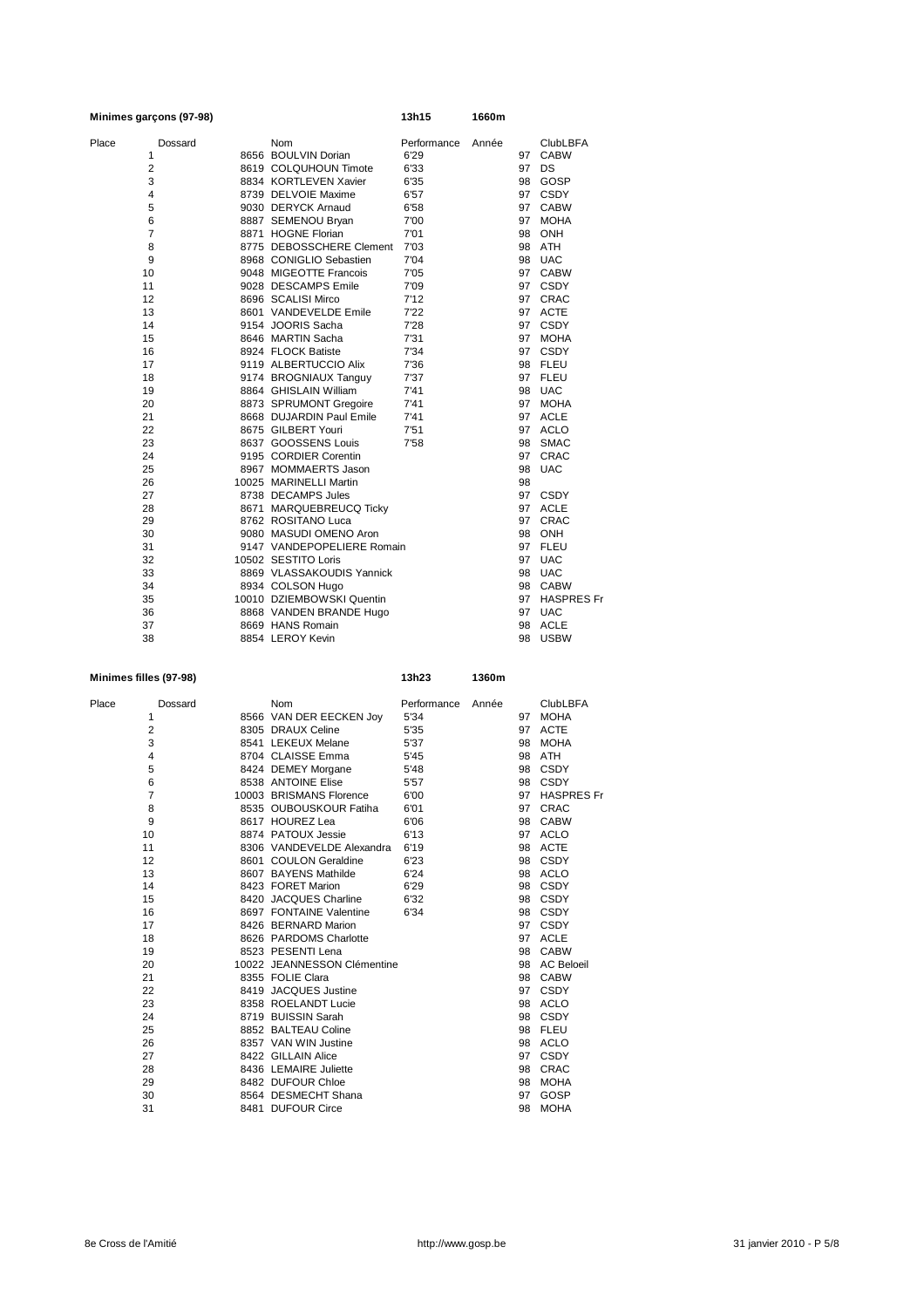|       | Juniors messieurs (91-92) |                        | 13h31       | 6760m |    |          |
|-------|---------------------------|------------------------|-------------|-------|----|----------|
| Place | Dossard                   | <b>Nom</b>             | Performance | Année |    | ClubLBFA |
|       |                           | 716 PONCELET Valentin  | 24'37       |       | 91 | CABW     |
|       | 2                         | 695 BOESMANS Shany     | 25'46       |       |    | 92 ACLE  |
|       | 3                         | 628 HENDRICKX Florent  | 26'47       |       | 91 | OSGA     |
|       | $\overline{4}$            | 182 Escovez Alexis     | 26'51       |       |    | 92 ASSA  |
|       | 5                         | 734 BODSON Guillaume   | 27'13       |       |    | 92 CABW  |
|       | 6                         | 635 VERFAILLIE Quentin | 30'20       |       | 92 | GOSP     |
|       |                           |                        |             |       |    |          |

### **Masters messieurs (74 et avant) 13h31 6760m**

| Place    | Dossard | Nom                                               | Performance    | Année |    | <b>ClubLBFA</b>   |
|----------|---------|---------------------------------------------------|----------------|-------|----|-------------------|
| 1        |         | 10034 VAN REUSEL Jérôme                           | 24'46          |       | 74 | ESM               |
| 2        |         | 6599 VAN DEN ABEELE Sebasti 25'01                 |                |       |    | 70 ACLO           |
| 3        |         | 6542 CONIGLIO Lorenzo                             | 26'03          |       | 71 | <b>UAC</b>        |
| 4        |         | 6700 COLMANT MIDOL Sebastic 26'19                 |                |       |    | 73 OSGA           |
| 5        |         | 10510 FALQUE Patrice                              | 26'41          |       | 64 | <b>ROCA</b>       |
| 6        |         | 7009 SCIEUR Francis                               | 27'10          |       | 62 | <b>UAC</b>        |
| 7        |         | 7006 CONIGLIO Giuseppe                            | 27'25          |       | 68 | <b>UAC</b>        |
| 8        |         | 6893 RICHARD Pierre                               | 27'29          |       |    | 64 CSDY           |
| 9        |         | 10036 DUTRIFOY Alexandre                          | 27'32          |       |    | 73 ESM            |
| 10       |         | 6856 LEPIED Philippe                              | 27'53          |       | 60 | ACCO              |
| 11       |         | 6757 SOYEZ Frank                                  | 28'03          |       | 65 | <b>MOHA</b>       |
| 12       |         | 6760 DEJONG Daniel                                | 28'07          |       |    | 53 MOHA           |
| 13       |         | 7062 LACROIX Miguel                               | 28'17          |       |    | 72 ACLO           |
| 14       |         | 6947 DARDENNE Bertrand                            | 28'23          |       |    | 74 FLEU           |
| 15       |         | 10517 POTIAUX Alain                               | 28'34          |       | 70 | DS                |
| 16       |         | 10030 GOUVERNEUR Benoît                           | 28'47          |       | 73 | ESM               |
| 17       |         | 10515 BONNAIRE Sébastien                          | 28'55          |       | 69 |                   |
| 18       |         | 6824 LINDEKENS Andre                              | 29'26          |       | 71 | <b>FLEU</b>       |
| 19       |         | 7114 HANUS Michel                                 | 29'31          |       | 58 | <b>UAC</b>        |
| 20       |         | 6827 KEMPENEERS Pascal                            | 29'57          |       |    | 70 FLEU           |
| 21       |         | 7031 BILON Eusebe*                                | 29'58          |       |    | 53 CRAC           |
| 22       |         | 6587 MAGIS Bernard                                | 30'14          |       | 50 | ACCO              |
| 23       |         | 6818 MANIQUET Michel                              | 30'19          |       | 63 | <b>UAC</b>        |
| 24       |         | 6942 MATHURIN Bertrand                            | 30'20          |       | 71 | <b>UAC</b>        |
| 25       |         | 6838 HOYAS Serge                                  | 30'27          |       | 63 | <b>MOHA</b>       |
| 26       |         | 10518 CLAISSE Joël                                | 30'35          |       | 64 |                   |
| 27       |         | 6585 REMY Philippe                                | 30'38          |       |    | 62 ACCO           |
| 28       |         | 10033 MELE Elio                                   | 31'22          |       | 66 | Gerpinnes         |
| 29       |         | 6710 FRAHTIA Dany                                 | 31'30          |       |    | 66 ACCO           |
| 30       |         | 6536 TRGO Alain                                   | 32'18          |       | 63 | <b>CABW</b>       |
| 31       |         | 7192 DENYS Andre                                  | 32'28          |       |    | 56 CRAC           |
| 32       |         | 6792 DRUGMAND Pascal                              | 32'42          |       |    | 66 ACLO           |
| 33       |         | 6583 BOUCHE Bernard<br>6634 POTY Luc              | 33'02          |       | 49 | ACCO<br>48 CRAC   |
| 34       |         |                                                   | 33'05          |       |    |                   |
| 35<br>36 |         | 7080 BOTTEMANE Dominique<br>6753 RYS Jean Jacques | 33'16<br>33'25 |       | 61 | EAH<br>59 CABW    |
|          |         | 6618 COLSON Benoit                                | 33'34          |       |    |                   |
| 37<br>38 |         | 6545 FERAUCHE Jean Marie                          | 33'48          |       |    | 66 CABW<br>49 UAC |
| 39       |         | 7007 DELFORGE Yves                                |                |       | 58 | <b>UAC</b>        |
| 40       |         | 6983 BARA Damien                                  | 33'55<br>35'13 |       | 69 | USTA              |
| 41       |         | 6822 JADOT Benoit                                 | 35'27          |       |    | 73 ONH            |
| 42       |         | 6628 BAUDUIN Vincent                              | 35'38          |       | 67 | <b>CRAC</b>       |
| 43       |         | 6582 JANSSENS Alain                               | 35'55          |       |    | 46 ACCO           |
| 44       |         | 6796 MASSART Victor                               | 36'22          |       |    | 53 ACLO           |
| 45       |         | 10513 STASSENS Luc                                | 36'50          |       | 56 | Gerpinnes         |
| 46       |         | 6866 D HULSTER Jean Pierre                        | 37'02          |       | 61 | ATH               |
| 47       |         | 6593 BOVY Daniel                                  | 37'31          |       | 46 | <b>CABW</b>       |
| 48       |         | 7115 COMANDINI Luciano                            | 38'20          |       | 56 | <b>UAC</b>        |
| 49       |         | 10018 TREHOUT Guy                                 | 44'57          |       | 57 | <b>HASPRES Fr</b> |
| 50       |         | 6528 DE SMAELS Remi                               | 52'20          |       | 28 | DS                |
|          |         |                                                   |                |       |    |                   |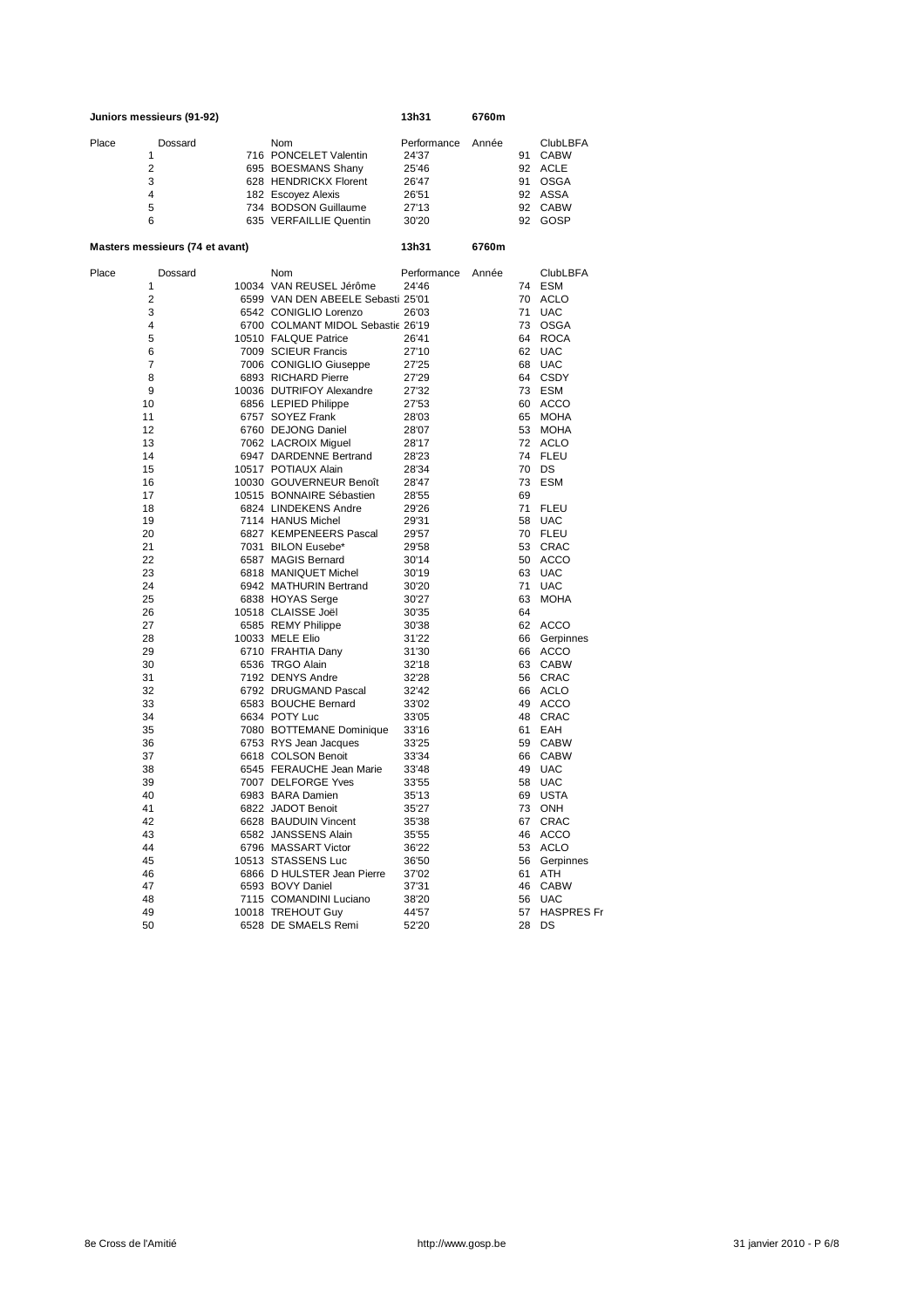| Seniors messieurs (75-90) |         |                                                 | 13h31        | 8560m |    |                    |     |
|---------------------------|---------|-------------------------------------------------|--------------|-------|----|--------------------|-----|
| Place                     | Dossard | Nom                                             | Performance  | Année |    | <b>ClubLBFA</b>    |     |
| 1                         |         | 2686 PASQUASY Fabien                            | 30'55        |       | 78 | ACCO               |     |
| $\overline{2}$            |         | 6815 DECOURTY Jimmy                             | 32'50        |       | 74 | DS                 |     |
| 3                         |         | 2597 CAILLEAU Benjamin                          | 34'47        |       | 80 | <b>OSGA</b>        |     |
| 4                         |         | 2867 ZEIDLER Quentin                            | 35'45        |       |    | 84 CSDY            |     |
| 5                         |         | 2874 RIGUELLE Francois                          | 36'08        |       |    | 81 FLEU            | Mas |
| 6                         |         | 2550 KINDERMANS Nicolas                         | 37'03        |       | 87 | <b>CABW</b>        |     |
| 7                         |         | 2941 SNEESSENS Michael                          | 37'36        |       |    | 88 CSDY            |     |
| 8                         |         | 10005 BROUILLIARD Christophe                    | 37'51        |       | 77 | <b>HASPRES Fr</b>  |     |
| 9                         |         | 10516 DE ROMREE Ghislain                        | 37'51        |       | 76 |                    | Mas |
| 10                        |         | 10509 HEPRE Olivier                             | 38'17        |       | 83 | FLEU               |     |
| 11                        |         | 10016 MASSEMIN Tony                             | 38'18        |       | 77 | <b>HASPRES Fr</b>  |     |
| 12                        |         | 2900 CARATZICOS Costis                          | 40'22        |       |    | 85 CSDY            |     |
| 13                        |         | 10512 DESMANET Samuel                           | 40'24        |       | 81 | FLEU               |     |
| 14                        |         | 2601 ROMAIN Thomas                              | 40'38        |       |    | 81 FLEU            |     |
| 15                        |         | 2534 COLONVAL Nicolas                           | 40'40        |       |    | 86 FLEU            |     |
| 16                        |         | 10032 TOMASSETTI Yohan                          | 41'32        |       |    | 74 ESM             |     |
| 17                        |         | 10510 HONTOY Cédric                             | 42'07        |       | 79 | Gerpinnes          |     |
| 18                        |         | 2841 MEURET Philippe                            | 48'38        |       | 77 | EAH                |     |
| Cadets garçons (95-96)    |         |                                                 | 14h10        | 1960m |    |                    |     |
| Place                     | Dossard | Nom                                             | Performance  | Année |    | <b>ClubLBFA</b>    |     |
| 1                         |         | 1456 SCREVE Alexandre                           | 6'52         |       |    | 95 MOHA            |     |
| $\overline{2}$            |         | 1612 BARA Paul                                  | 7'04         |       |    | 95 USTA            |     |
| 3                         |         | 1615 KANFOUD Lotfi                              | 7'15         |       |    | 95 CABW            |     |
| 4                         |         | 1674 NIHOUL Simon                               | 7'31         |       |    | 95 CRAC            |     |
| 5                         |         | 1352 HANS Bastien                               | 7'35         |       |    | 95 ACLE            |     |
| 6                         |         | 10504 VAN KERCKHOVEN Shen( 7'38                 |              |       |    | 95 RSCA            |     |
| $\overline{7}$            |         | 1648 CLAISSE Etienne                            | 7'40         |       |    | 96 ATH             |     |
| 8                         |         | 1339 HENNAUX Loic                               | 7'42         |       | 96 | <b>CABW</b>        |     |
| 9                         |         | 1611 FUSAZ Louis                                | 7'43         |       | 95 | <b>MOHA</b>        |     |
| 10                        |         | 1639 DELFORGE Rodolphe                          | 7'44         |       | 96 | <b>UAC</b>         |     |
| 11                        |         | 10035 MAZID Mohamed                             | 7'50         |       | 96 |                    |     |
| 12                        |         | 1430 DEBOSSCHERE Corentin                       | 7'54         |       |    | 95 ATH             |     |
| 13                        |         | 1676 FRAGEAU Pierre                             | 7'51         |       |    | 95 CABW            |     |
| 14                        |         | 1565 DETIENNE Nicolas                           | 7'51         |       |    | 96 CABW            |     |
| 15                        |         | 1405 FONTAINE Tanguy                            | 7'55         |       |    | 96 CSDY            |     |
| 16                        |         | 10028 LATOUR Hector                             | 7'59         |       |    | 95 AC Beloeil      |     |
| 17                        |         | 10015 KOWALSKI Tony                             | 8'02         |       |    | 95 HASPRES Fr      |     |
| 18                        |         | 1331 GILLES Alexandre                           | 8'03         |       |    | 96 CRAC            |     |
| 19                        |         | 5996 SCHIKOWSKY Alex                            | 8'04         |       |    | 96 CRAC            |     |
| 20<br>21                  |         | 1673 VERMOESEN Anthony                          | 8'05         |       |    | 96 ACLE<br>96 UAC  |     |
| 22                        |         | 1510 WILLOCQ Baptiste                           | 8'11<br>8'11 |       |    |                    |     |
| 23                        |         | 1357 ROELANDT Mathieu<br>1404 LEMAIRE Sebastien |              |       |    | 96 ACLO<br>96 CSDY |     |
| 24                        |         |                                                 | 8'12         |       |    | 95 MOHA            |     |
| 25                        |         | 1458 POLLART Francois<br>1492 DELPLANCQ Simon   | 8'13<br>8'20 |       |    | 95 ACLO            |     |
| 26                        |         | 10014 KOWALSKI Dany                             | 8'27         |       |    | 96 HASPRES Fr      |     |
| 27                        |         | 1552 MAGEREN Maxime                             | 8'33         |       |    | 96 CABW            |     |
| 28                        |         | 1482 STEELS Alexandre                           | 8'34         |       |    | 95 GOSP            |     |
| 29                        |         | 1632 DOMBIER Steven                             | 8'42         |       |    | 95 CRAC            |     |
| 30                        |         | 1380 MOLON Dylan                                | 9'09         |       | 95 | GOSP               |     |
| 31                        |         | 1525 DESMECHT Jason                             | 10'04        |       | 96 | GOSP               |     |
| 32                        |         | 10008 DUBOIS Gaël                               | 16'45        |       | 96 | GOSP               |     |